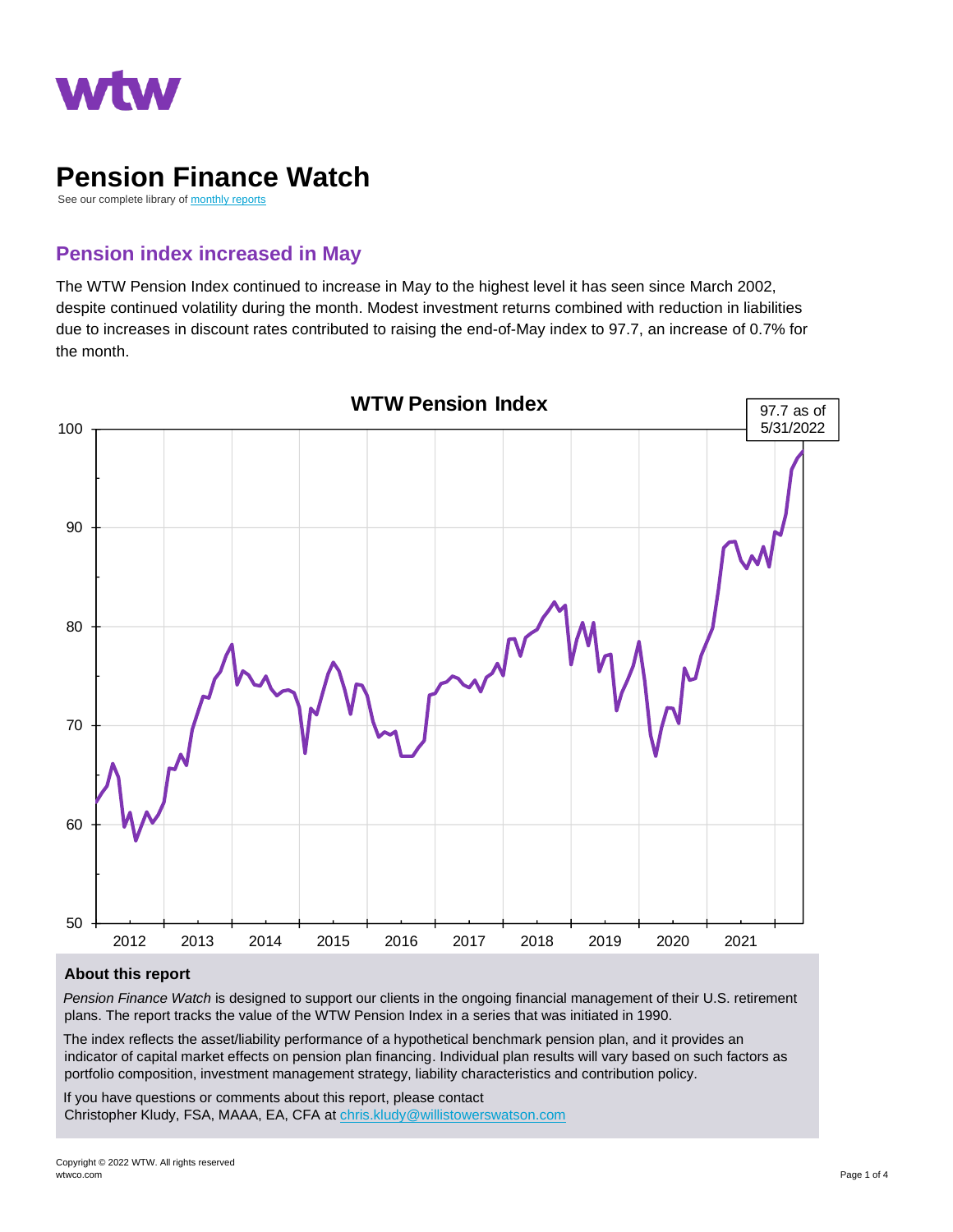

## **Investment returns**

The equity portion of the benchmark portfolio returned 0.3% in May, with the international equity asset class incurring the largest increase. The fixed income investments of the tracked benchmark portfolio also had a modest return at 0.6%, with Long Corporate and U.S. Aggregate bond returns being partially offset by Long Treasury bond returns.

| <b>Asset Class Returns</b>        |                 |            |                       |  |  |  |
|-----------------------------------|-----------------|------------|-----------------------|--|--|--|
|                                   | <b>May 2022</b> | <b>YTD</b> | <b>Last 12 Months</b> |  |  |  |
| <b>Stock Returns</b>              |                 |            |                       |  |  |  |
| S&P 500 (Large Cap)               | 0.2%            | $-12.8%$   | $-0.3%$               |  |  |  |
| Russell 2500 (U.S. Small/Mid-Cap) | 0.3%            | $-13.6%$   | $-11.6%$              |  |  |  |
| <b>EAFE</b> (International)       | 0.7%            | $-11.3%$   | $-10.4%$              |  |  |  |
| <b>Fixed Income Returns</b>       |                 |            |                       |  |  |  |
| 3-Month T-Bills                   | $0.0\%$         | 0.1%       | 0.1%                  |  |  |  |
| Long Treasury Bonds               | $-1.9%$         | $-20.1%$   | $-14.3%$              |  |  |  |
| Bloomberg Barclays U.S. Aggregate | 0.6%            | $-8.9%$    | $-8.2%$               |  |  |  |
| Long Corporate Bonds (AAA/AA)     | 0.3%            | $-19.3%$   | $-14.8%$              |  |  |  |

### **Interest rates**

Yields on long high-quality corporate bond indices remained relatively unchanged. Long Treasury Rates experience a modest increase (30-year Treasury bond yields increased by 11 basis points), while shorter term rates declined (10-year Treasury bond yields decreased by 4 basis points).

| <b>Bond Yields</b>     |             |             |             | 6% |
|------------------------|-------------|-------------|-------------|----|
|                        | May<br>2022 | Dec<br>2021 | May<br>2021 | 5% |
| <b>U.S. Treasuries</b> |             |             |             |    |
| 30-Year                | 3.07        | 1.90        | 2.26        | 4% |
| 10-Year                | 2.85        | 1.52        | 1.58        |    |
| 3-Month                | 1.16        | 0.06        | 0.01        | 3% |
| <b>Corporate Bonds</b> |             |             |             |    |
| ICE BofA 10+ AAA-AA    | 4.25        | 2.78        | 2.99        | 2% |
| Moody's Aa             | 4.25        | 2.78        | 3.02        |    |
| <b>BB</b> Aggregate    | 3.38        | 1.76        | 1.51        | 1% |

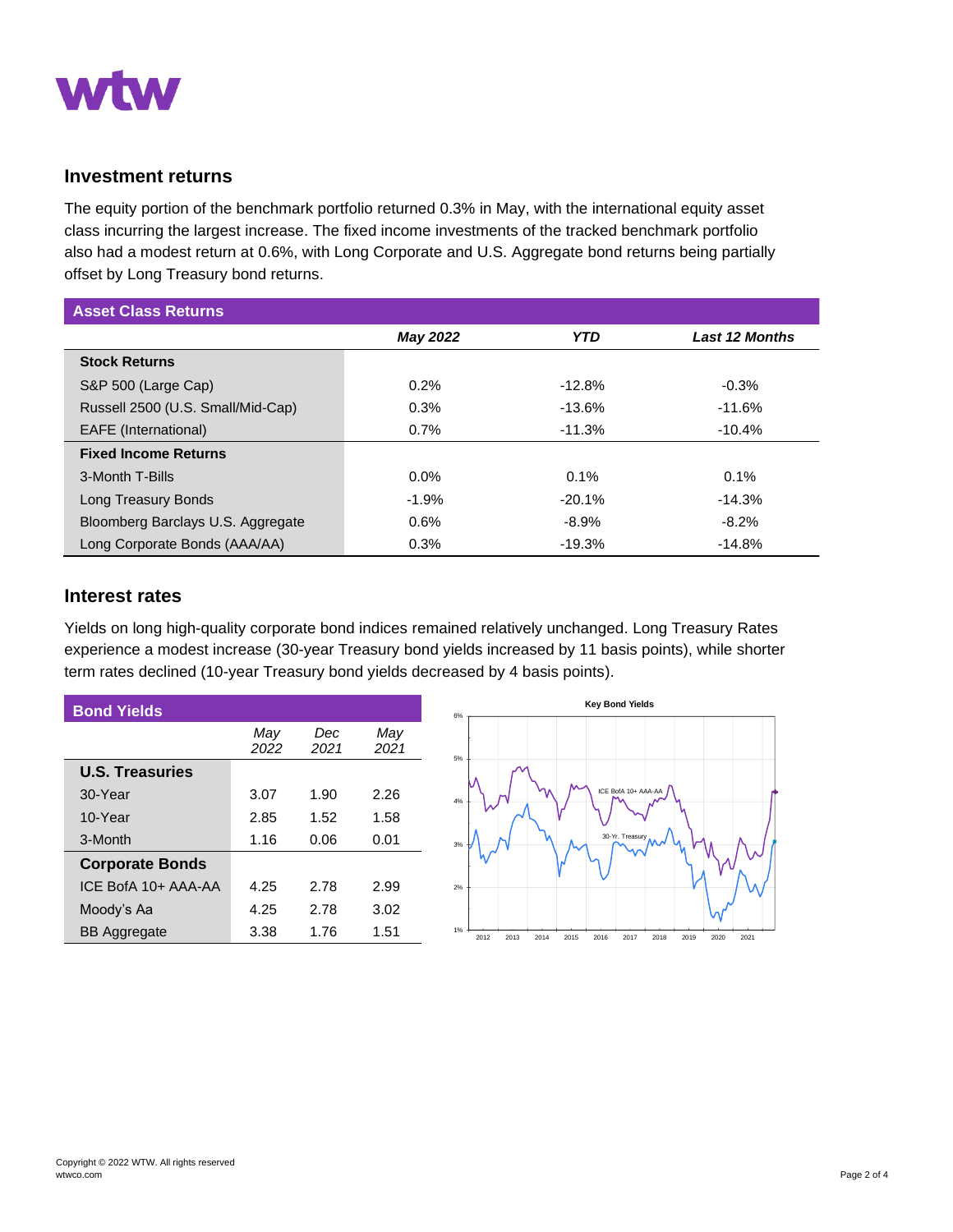

## **Effect on pension index**

The WTW Pension Index tracks the performance of a hypothetical pension plan invested in a 60% equity/40% fixed income portfolio. This portfolio recorded a 0.4% return for the month. Several alternative portfolios are also monitored. Portfolios with 20% and 60% fixed income allocations produced 0.4% and 0.5% returns, respectively. A variation of the 60% fixed income portfolio that incorporates longer-duration fixed income investments generated a -0.3% monthly return.

Discount rates used by U.S. plan sponsors to measure pension obligations are typically measured with reference to yields on high quality corporate bonds. The index relies on WTW's proprietary RATE:Link model for this purpose.

Pension obligations move in the opposite direction of the interest rates used for their valuation. The liability implicit in the index decreased by 0.3% from the discount rate change and the accumulation of interest.

These factors contributed to an overall increase of 0.7% in the WTW Pension Index, which closes the month at 97.7.

| <b>Pension Index Results</b>             |          |           |                |  |  |  |
|------------------------------------------|----------|-----------|----------------|--|--|--|
|                                          | May 2022 | YTD       | Last 12 Months |  |  |  |
| <b>Benchmark Portfolio Returns</b>       |          |           |                |  |  |  |
| 20% Fixed Income                         | $0.4\%$  | $-11.6%$  | $-4.5%$        |  |  |  |
| 40% Fixed Income (benchmark)             | $0.4\%$  | $-10.7%$  | $-5.1%$        |  |  |  |
| 60% Fixed Income                         | 0.5%     | $-9.7\%$  | $-5.7\%$       |  |  |  |
| 60% Fixed Income (long duration version) | $-0.3\%$ | $-15.8\%$ | $-9.3\%$       |  |  |  |
| <b>Benchmark Plan Liability Results</b>  |          |           |                |  |  |  |
| Discount Rate (at valuation date)*       | 4.59     | 3.03      | 3.25           |  |  |  |
| <b>Liability Growth Factor</b>           | $-0.3%$  | $-18.1%$  | $-13.9%$       |  |  |  |
| <b>Pension Index*</b>                    | 97.7     | 89.6      | 88.6           |  |  |  |
| Percentage change                        | $+0.7%$  | $+9.1%$   | $+10.3%$       |  |  |  |

\*Discount rates and pension index values in the three columns are as of 5/31/2022, 12/31/2021 and 5/31/2021, respectively.